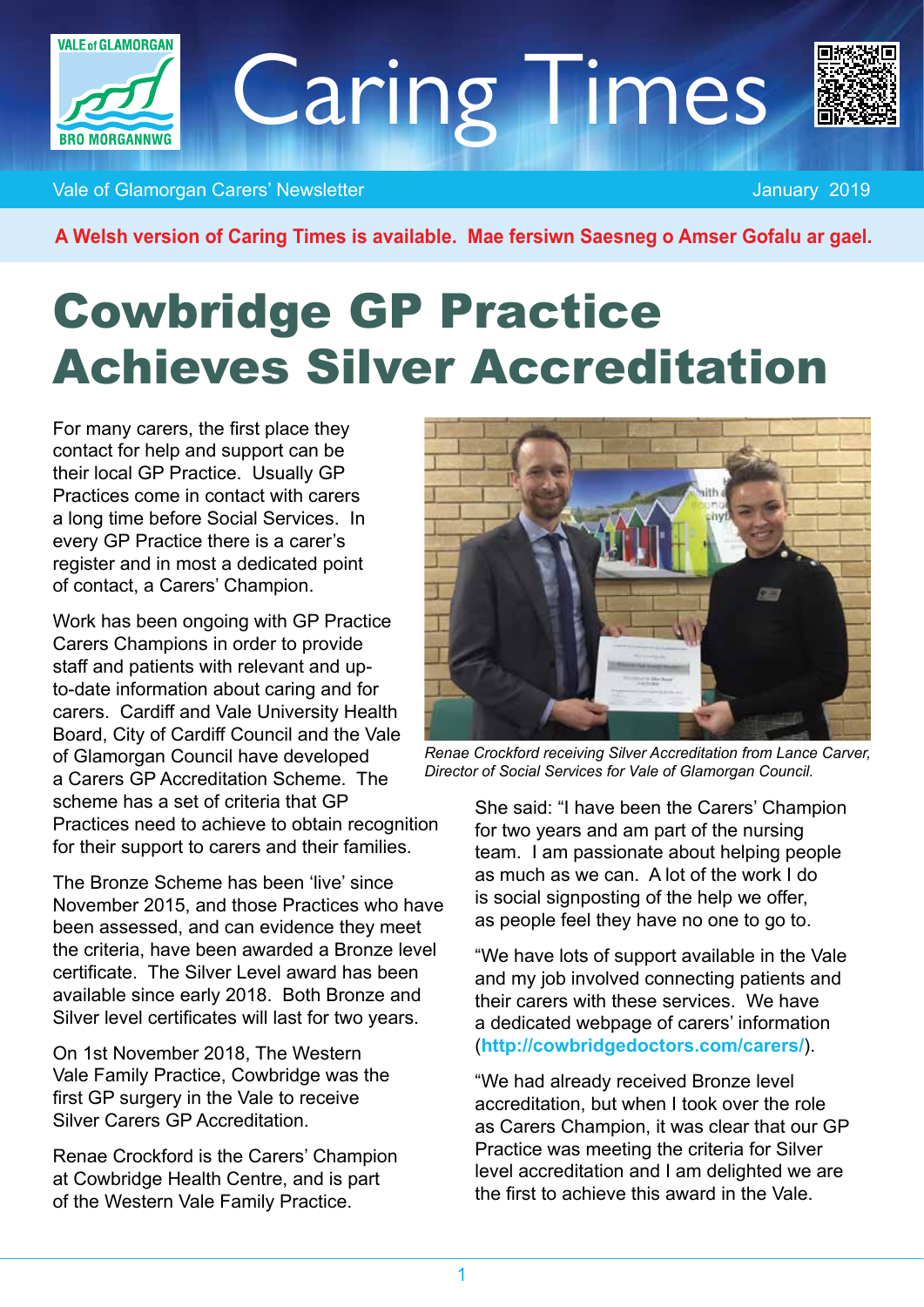We celebrated Carers' Week 2018, and about 200 people came along to visit information stands and talking to providers during an event we held in our reception area. It was obvious that carers wanted to learn more and it was hugely successful event. We have exciting plans for carers (including young carers) in 2019!"

If you are a GP Practice that wishes to be considered for Bronze or Silver Level Accreditation, please contact James Livingstone, Carers' Development Officer, on **01446 704604** or email:

**[CarersServices@valeofglamorgan.gov.uk](mailto:CarersServices@valeofglamorgan.gov.uk)**

# YMCA 'Time 4 Me' Project in the Vale of Glamorgan

During the summer of 2018, YMCA Cardiff and Newport Group took on a new Life Skills Worker in the Vale. This post will provide skill building sessions to the young carers on the 'Time 4 Me' Project. The new worker, Bethany Riley, is building relationships with both the young carers and their families, and building partnerships with organisations.

Bethany has been hard at work planning and delivering sessions to improve life skills, through facilitating workshops around various issues such as youth parliament, first aid, cooking, healthy relationships and mental health. Activities take place at the youth club at YMCA Barry every Wednesday evening 6.30pm – 8.30pm.

We are currently working in partnership with Youth Cymru on a Loneliness project, looking at ways to reduce isolation in young people. The young carers are giving their views on how they would prevent isolation, which is a potential issue for young carers.

In preparation for Young Carers Awareness Day on 31st January 2019, we will be supporting young carers to talk to their schools about what it is like being a young carer and what barriers they face. We also have resources that will be given out to the young carers we work with. These resources can be used in school to improve on relationships and at home to improve on their mental health and wellbeing. More information will be available on our website – www.ymcacardiff.wales

If you would like more information please do not hesitate to contact any of the team on **02920 465250** / **[valeyoungcarers@ymcacardiff.wales](mailto:valeyoungcarers%40ymcacardiff.wales?subject=)**

# YMCA

## Carer Factsheets replace the Carer's Handbook

The Cardiff and Vale Carer's Handbook has been an invaluable source of information for carers for several years but it has recently been superseded by a number of carer factsheets. The thirteen factsheets cover many aspects of the caring role and, as standalone documents,

can be updated more frequently than a handbook. The Factsheets can be viewed/ downloaded via the following webpage:

**[www.valeofglamorgan.gov.uk/en/](http://www.valeofglamorgan.gov.uk/en/living/social_care/Key%20Documents/Public-Information/leaflets.aspx) [living/social\\_care/Key%20Documents/](http://www.valeofglamorgan.gov.uk/en/living/social_care/Key%20Documents/Public-Information/leaflets.aspx) [Public-Information/leaflets.aspx](http://www.valeofglamorgan.gov.uk/en/living/social_care/Key%20Documents/Public-Information/leaflets.aspx)**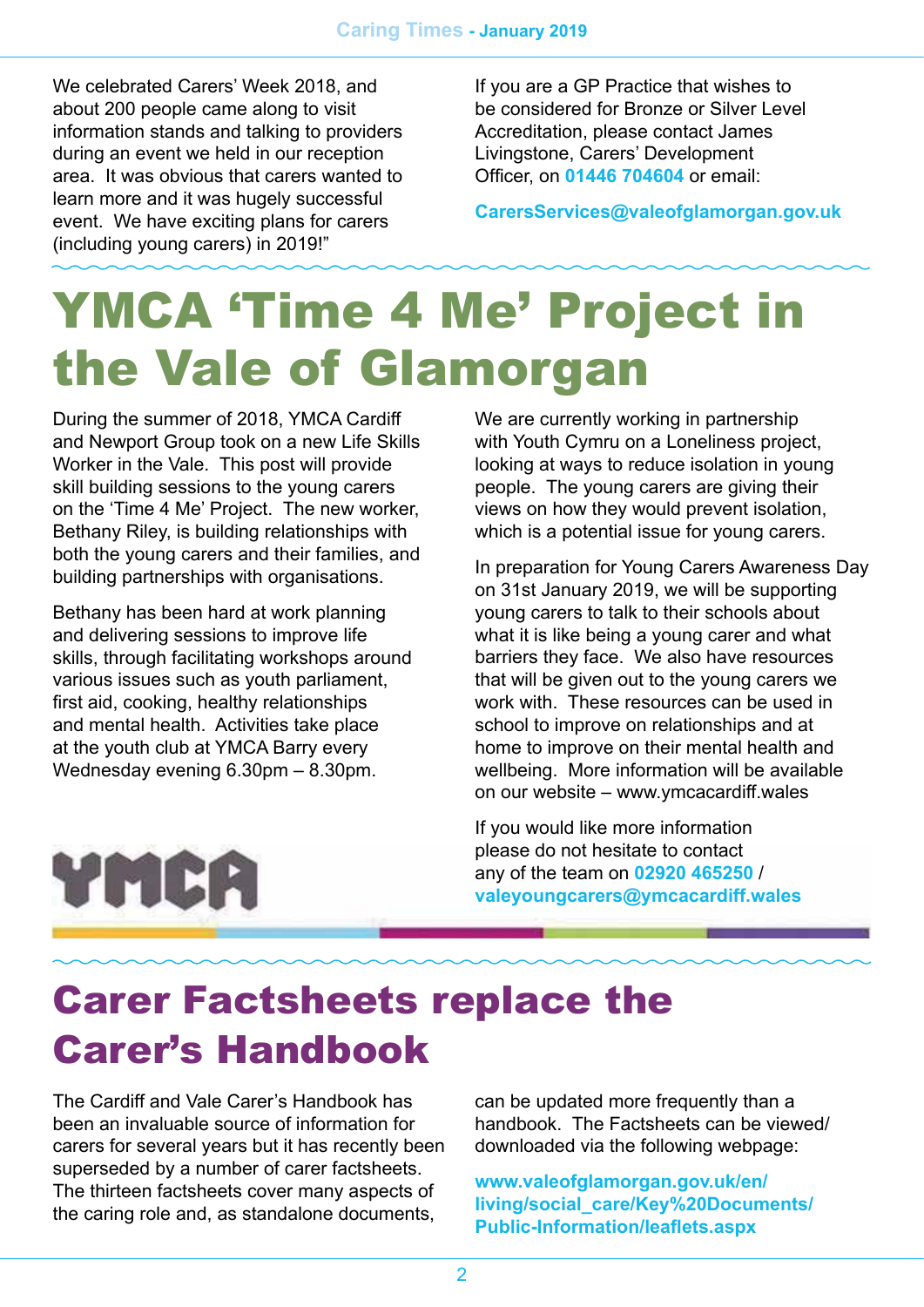# Improving support for Young Carers

Carers Trust South East Wales (CTSEW) has been working with a number of Secondary Schools across the Vale of Glamorgan since November 2016, funded in partnership by the Cardiff and the Vale of Glamorgan Councils and Cardiff and Vale University Health Board to deliver the Young Carers in Schools Programme.

The aim of the Programme is to support the development of schools to better, 'Understand, Inform, Identify, Listen and Support' young carers. These form the 5 themes of the Programme. There are 3 stages to the Young Carers in Schools Programme, 'The Basics, Beyond the Basics and Best Practice'. Schools are supported by the Young Carers Manager and Schools Development



*Peer review panel member handing over The Basics award to Llantwit Major School.*

Worker at Carers Trust South East Wales to encourage a whole school commitment in working to support young carers.

The Vale of Glamorgan saw the first Secondary School in Wales, Barry Comprehensive, to achieve 'the Basics' of the Young Carers in Schools Programme.

Six out of eight (75%) schools within the Vale are working to implement the Young Carers in Schools Programme. Two (25%) schools have recently shown an interest and are taking step towards implementation. Three (37.5%) schools have already passed 'The Basics'. The identification of young carers in the Vale of Glamorgan is improved as a result. One school has seen a 1950% increase

> in the number of identified young carers (from 2 to 41 young carers)

In order for schools to achieve the Award, a portfolio of evidence is created and presented to a Peer Review Panel; the participants of the Peer Review Panel are young carers from throughout 4 local authority areas in South East Wales.

If you want further information or wish your school to become involved, please contact CTSEW on **01495 769996**

**[https://professionals.carers.org/](https://professionals.carers.org/Young-Carers-in-School-Wales) [Young-Carers-in-School-Wales](https://professionals.carers.org/Young-Carers-in-School-Wales)**

# **Good practice in the Vale of Glamorgan**

- Schools having an email designated for young carers ensuring communication is not lost.
- One school is having a club solely for young carers where they can access peer support.
- Three schools in the Vale have taken part in the pilot of the Young Carers ID card.
- Numbers of identified young carers has increased.
- Young carers have access to an operational lead in the school creating a single point of contact for staff and students regarding young carers issues.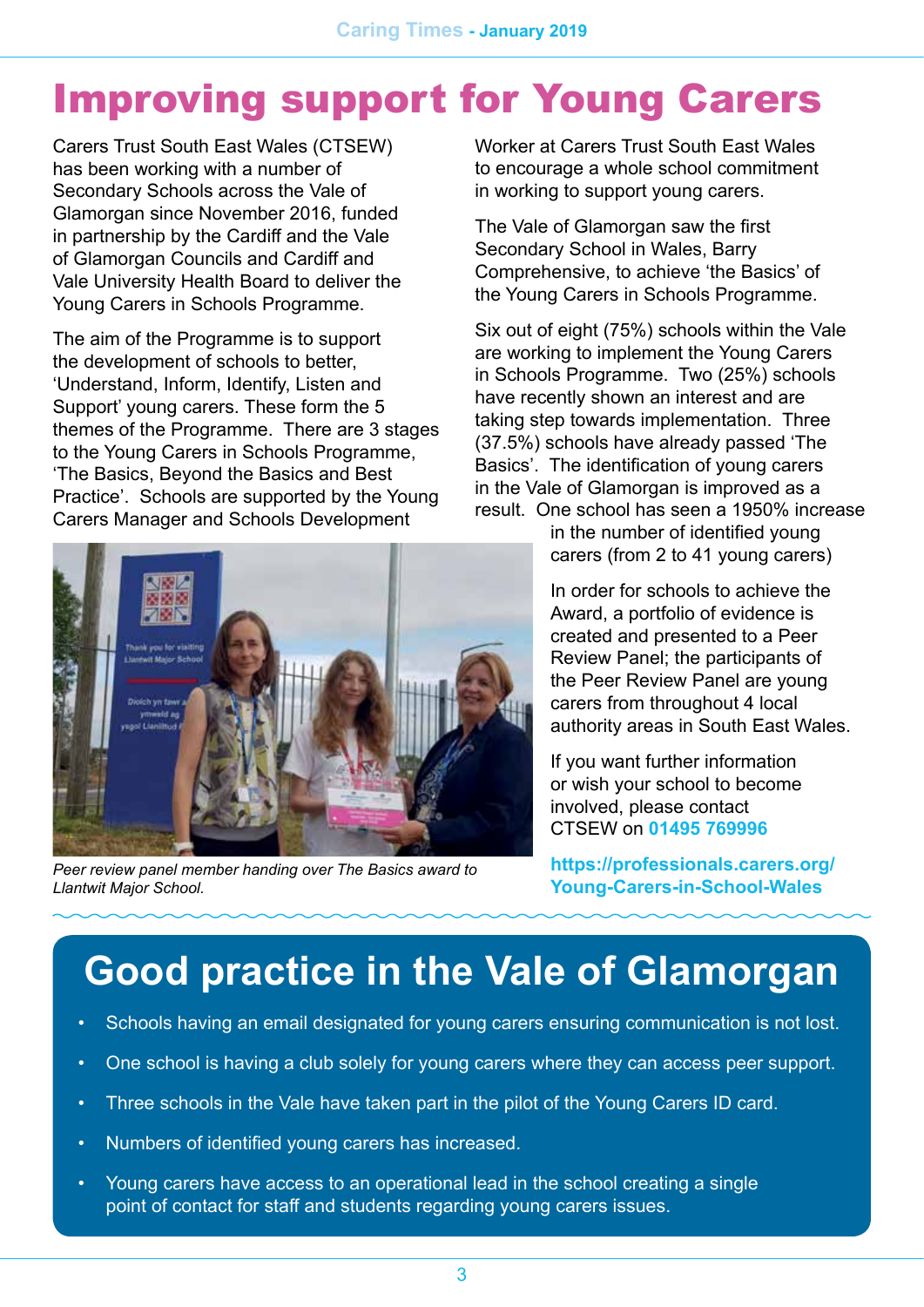# Dementia Friendly Vale – an update

I am the new chairman of Dementia Friendly Barry Steering group. Working with support from the Alzheimer's Cymru; the Barry steering group consists of representations from Barry Town Council, organisations, charities, businesses, and volunteers all committed to continuing to be a Dementia Friendly Barry. At the moment we are doing the following:

Alzheimer's Society Volunteer Dementia Champions hold dementia awareness sessions for any group or organisation who wish to become 'dementia friendly'. The aims of the session are to address some of the fears and stigma associated with dementia and that dementia is not just about losing your memory. We find that comments after the session often included that people are more aware, want to support, and more confident to engage better with people living with dementia and their carers. Our objective is for many businesses etc to sign up and become dementia friendly.

Here in Barry we are working hard to create more Activities and support for people living with dementia and their carers. In Barry we have: a dementia friendly cinema The Memo, the Alzheimer's Society dementia

support at Ty Hapus, Tai Chi, Bowl and Roll Skittles, A Memory Café, books, DVD's and C.D.'s from Barry Central library.

There is much more we would like to do. We are asking you, the carers, what support you would like to see in place here in Barry for yourselves and people living with dementia. We feel your involvement is important to our vision of continuing to evolve being dementia friendly.

Please email any suggestions to:

#### **[dementiafriendlyvale@outlook.com](mailto:dementiafriendlyvale@outlook.com)**

If you would like more information about Activities, Support, Dementia Friendly Communities, and other Dementia Friendly Steering groups in the Vale please visit our website at:

#### **[www.dementiafriendlyvale.co.uk](http://www.dementiafriendlyvale.co.uk)**

#### *Jane Weldon*

Chairman Dementia Friendly Barry Steering Group.

### Citizens Advice Cardiff and Vale of Glamorgan Council

Citizens Advice Cardiff and Vale provides free, confidential and impartial advice to carers or anyone who needs it, regardless of race, gender, sexuality, age, disability or religion. We provide advice on a broad range of issues to include: debt, housing and welfare benefits. You can access our services at 119 Broad Street, Barry, CF62 7TZ (Monday to Friday 9.30am - 4.30pm; Wednesday 9.30am – 6.00pm) and at West House, Stanwell Road, Penarth (Thursday 9.30am – 12.30pm). Visit our website for information on our outreach

services (in St Athan and Llantwit Major). **[www.cacv.org.uk](http://www.cacv.org.uk)**.

If you need advice over the telephone: Adviceline Cymru \***03444 77 20 20** Monday - Friday 10.00am - 4.00pm

\*Calls are charged at 5p per minute from a land line and may cost considerably more from mobiles and other phones. For online help please visit our website **[www.adviceguide.org.](http://www.adviceguide.org.uk) [uk](http://www.adviceguide.org.uk)** or **[www.dewis.wales/ResourceDirectory/](http://www.dewis.wales/ResourceDirectory/ViewResource.aspx?id=1710) [ViewResource.aspx?id=1710](http://www.dewis.wales/ResourceDirectory/ViewResource.aspx?id=1710)**



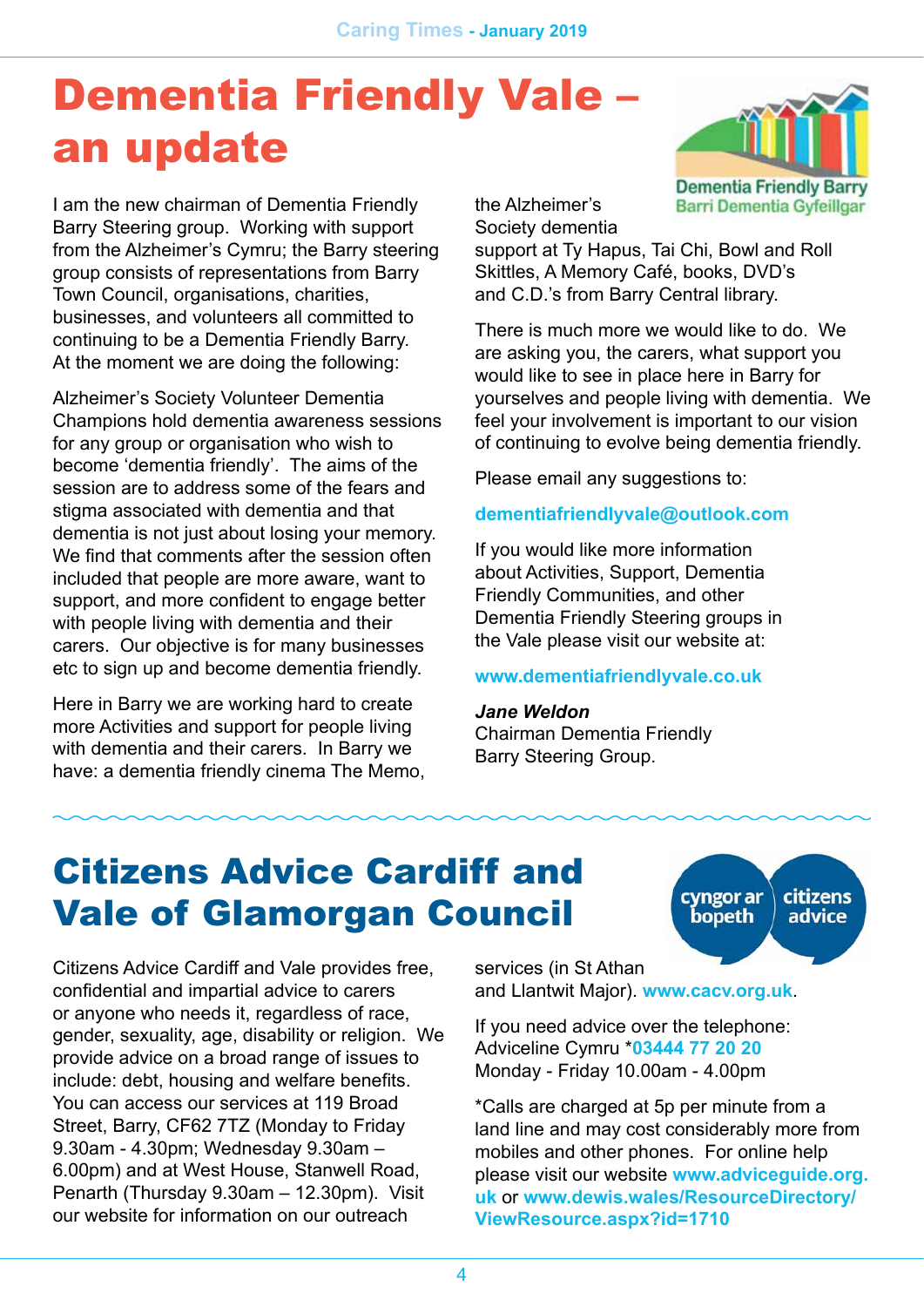# Who Cares for Carers? We do!

Cardiff and the Vale Parents Federation is a local charity run by carers, for carers. We arrange regular informal carers 'social gatherings' in locations across the county in various local venues. You can meet other carers and exchange ideas and experiences and make new friends over a free breakfast, lunch or afternoon tea!

Fellow carers are a great source of information or advice and everyone who attends tells us how much they benefit from meeting others who understand the stresses of being a carer. Federation staff and friends from



other organisations often come along to share information and listen to your views so that they can be fed into the formal planning and consultation meetings that we attend.

We are now holding gatherings every week in the Vale thanks to support from the Vale Council and the Big Lottery funded Connected Carers project, so there will be one near you! **[www.parentsfed.org/news/item/meet-the](http://www.parentsfed.org/news/item/meet-the-carers-come-to-a-carers-meeting-near-you)[carers-come-to-a-carers-meeting-near-you](http://www.parentsfed.org/news/item/meet-the-carers-come-to-a-carers-meeting-near-you)**

To find out more visit our website at **[https://](https://www.parentsfed.org/) [www.parentsfed.org/](https://www.parentsfed.org/)** ring **02920 565917** or email **[Karen@parentsfed.org](mailto:Karen@parentsfed.org)**

# Time for Carers – The Connected Carers Project

The Connected Carers Project has been set up to help and support family carers of people with a life-long and / or life-limiting condition.

Cardiff and Vale Parents' Federation (based at Sbectrwm in Fairwater, Cardiff) organise social gatherings and activities at venues across Cardiff and the Vale of Glamorgan. These will be held at a range of venues and provide opportunities for family carers to meet other family carers who are experiencing similar situations and challenges, to share experiences and information in a friendly and supportive social environment.

Touch Trust (based at Wales Millennium Centre in Cardiff Bay) provide touch therapy and sensory experiences for people with disabilities. As part of the Connected Carers Project, Touch Trust will be providing 'Time For Me' sessions where the family carer will be able to choose from a range of opportunities





**ATIONAL**<br>ERY EUNDED

Connected e.g. head massage, reiki, relaxation session while the person they care for will attend a Touch Trust sensory session.

For more information please visit

**[www.dewis.wales/ResourceDirectory/](http://www.dewis.wales/ResourceDirectory/ViewResource.aspx?id=15858) [ViewResource.aspx?id=15858](http://www.dewis.wales/ResourceDirectory/ViewResource.aspx?id=15858)** or contact:

Connected Carers project for general enquiries

Tel: **01446 741 706**, e-mail: **[connectedcarers@gvs.wales](mailto:connectedcarers@gvs.wales)**

Cardiff and Vale Parents' Federation for social gatherings

Tel: **02920 565 917**, e-mail: **[admin@parentsfed.org](mailto:admin@parentsfed.org)**

Touch Trust for Time For Me sessions

Tel: **02920 635 660**, e-mail: **[Alison.johnston@touchtrust.co.uk](mailto:Alison.johnston@touchtrust.co.uk)**





Parents' Ffederasiwn  $\sqrt{\frac{1}{2}}$  Federation Rhieni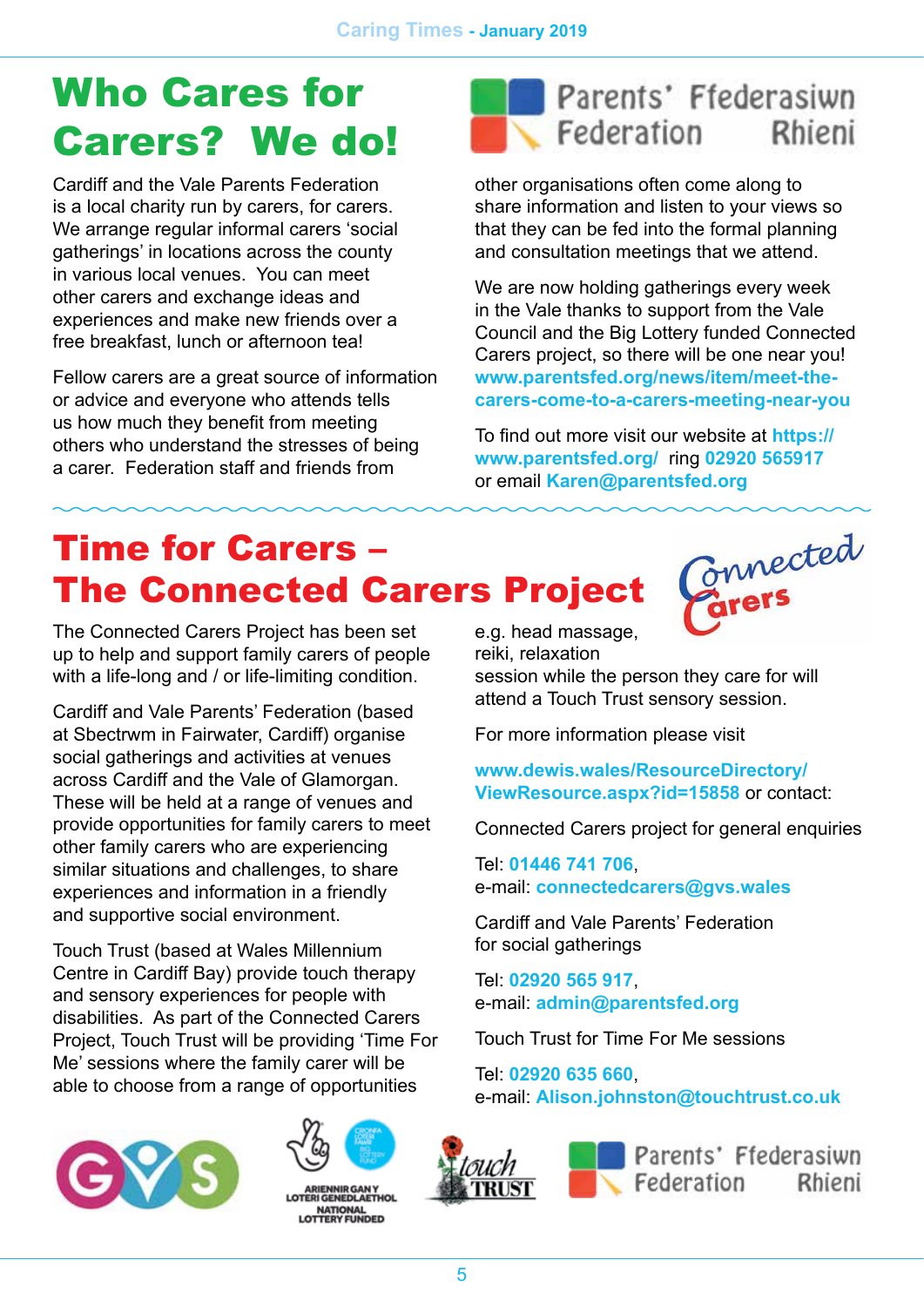### Improving Access Project - Including Diverse Communities in End of Life Care

In January 2016 Marie Curie launched the Big Lottery-funded 'Including Diverse Communities in End of Life Care' Project. The project has explored the needs of three groups of people and their carers living with a terminal illness in Cardiff and the Vale. The groups were identified based on current research around gaps and challenges in palliative care provision, and through consultations across Cardiff and the Vale.

The groups were:

- ❖ People with dementia
- ❖ People with learning disabilities
- ❖ People with different or no religious beliefs

These groups, often with a wide range of needs, face many challenges and barriers to accessing healthcare services, including palliative and end of life care. The project subsequently identified some barriers that were consistent across all three groups and some specific to each individual group.

Across all three groups, there was often a limited understanding of palliative care and who could access our services. Moreover, misconceptions about assisted dying was also a factor that impacted and impeded access to care. This lack of knowledge and understanding about our services and palliative care was also evident with social care professionals.

The project found that, despite it being one of the most common causes of death in the UK, dementia is not always recognised as a terminal condition. The lack of a formal pathway and limited availability of palliative care services makes it harder for people with dementia and their carers to access services.

In assessing the needs of people with learning difficulties, the project found that carers and professionals may try to 'protect' a person for whom they care from talking about death. There were also instances of non-healthcare professionals, for example carers, not being listened to by statutory service providers.

Moreover, the reality of the increased risk of people with learning difficulties, particularly those with Down's syndrome, of developing dementia should be considered by Marie Curie and its statutory partners.

We also found that people from different religious backgrounds often expressed concerns about the ability of palliative care staff's ability to meet their spiritual and cultural needs. Access to information on Marie Curie services and language and communication issues were also areas where improvements can be achieved. With estimates of people in the UK identifying as non-religious at around 50%, the project found that a lack of pastoral support for this group was a concern.

For Marie Curie, this project has improved our understanding of the barriers faced in accessing palliative care services for people with dementia, learning disabilities, and people with different or no religious beliefs. We have gained more knowledge, experience and confidence working directly with these groups and will ensure their voices and feedback are considered as we plan, develop and improve the inclusivity and access to our services. The challenge for Marie Curie and other service providers, within palliative care and the wider health and care sector, is to ensure that the work, findings and recommendations from this project can be maintained and further developed in supporting equitable access to palliative care services for all people.

#### *Michael Banner, Project Manager*

For all versions of the Project's reports, the wider work of the Cardiff and the Vale Hospice and other Marie Curie sources of information, please use the links below or ring **0800 090 2309**: **[www.mariecurie.org.uk/help/](http://www.mariecurie.org.uk/help/hospice-care/cardiff) [hospice-care/cardiff](http://www.mariecurie.org.uk/help/hospice-care/cardiff)**; **[www.mariecurie.](http://www.mariecurie.org.uk/media/press-releases/project-key-to-addressing-access-to-end-of-life-care-for-marginalised-groups/211377) [org.uk/media/press-releases/project-key](http://www.mariecurie.org.uk/media/press-releases/project-key-to-addressing-access-to-end-of-life-care-for-marginalised-groups/211377)[to-addressing-access-to-end-of-life-care](http://www.mariecurie.org.uk/media/press-releases/project-key-to-addressing-access-to-end-of-life-care-for-marginalised-groups/211377)[for-marginalised-groups/211377](http://www.mariecurie.org.uk/media/press-releases/project-key-to-addressing-access-to-end-of-life-care-for-marginalised-groups/211377)**; **[https://](https://www.mariecurie.org.uk/help/support) [www.mariecurie.org.uk/help/support](https://www.mariecurie.org.uk/help/support)**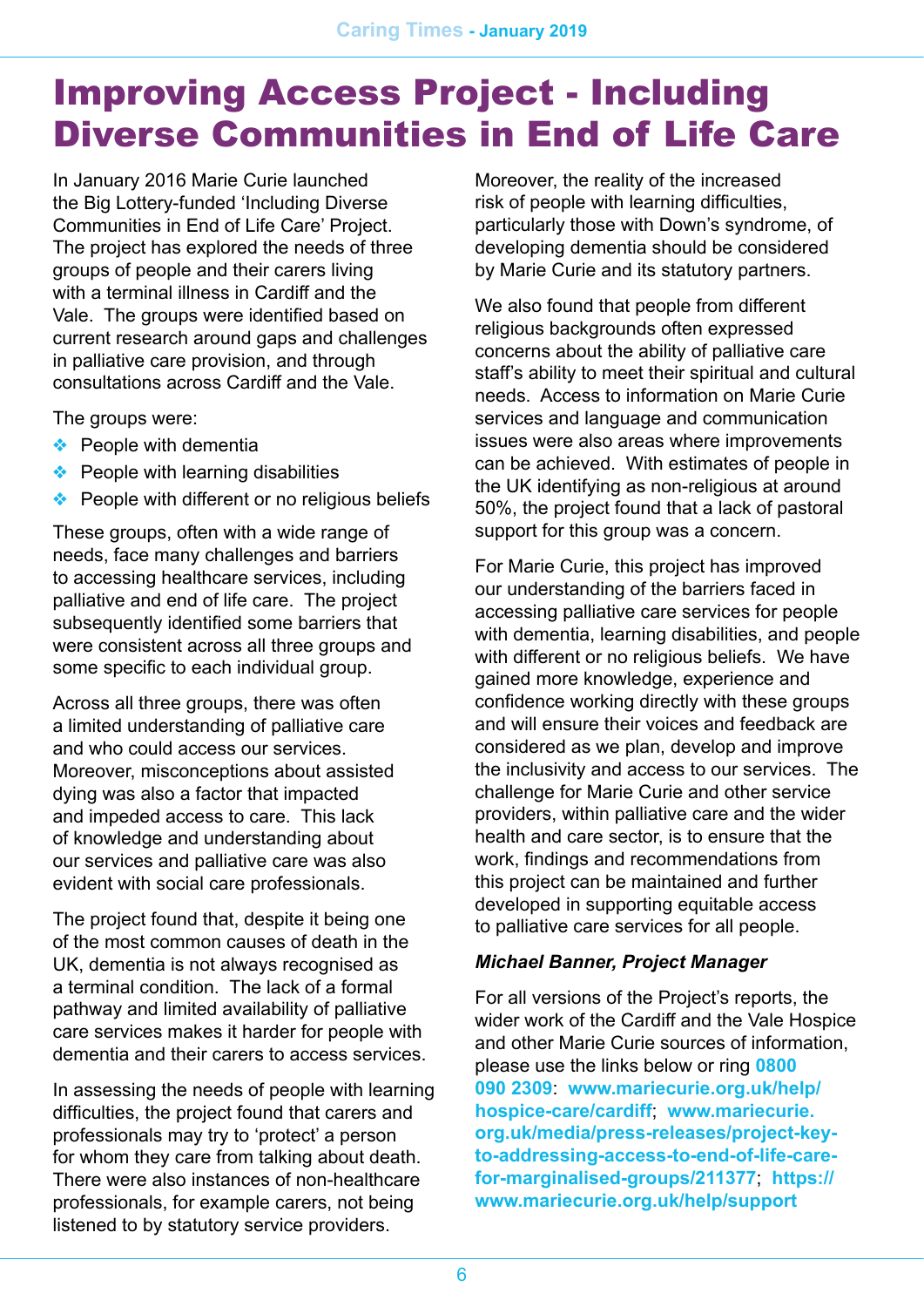# Seasonal Flu-jab and Shingles Vaccination



As a carer, you may have found that getting your flu immunisation was a little difficult for you this year. There were a number of reasons for this. For the first time, those over 65 years were offered a different immunisation than patients with chronic conditions under 65 years. Delivery of this new vaccine was delayed with some stock not delivered until the middle of November 2018. We do hope you have been able to have your vaccine.

Although you may have received it later that we usually suggest, you will have received it in time for the peak of the flu season, which usually is just after Christmas. We are already working to ensure this situation does not arise next year. Please remember it is not only important for the person you care for to be immunised but it is equally as important for you, as a carer, to be immunised against flu.

If you have not had an opportunity to get vaccinated, there is still time to be protected.

If your GP is unable to offer you a vaccine, enquire at your local pharmacy as many are participating in the NHS scheme in Wales.

Please remember if you are unwell with cold or flu, take plenty of rest, keep yourself warm, and stay hydrated by drinking lots of fluids. Your GP will not be able to prescribe you antibiotics for colds and flu as they simply won't work.

If you have flu-like symptoms or have been in contact with someone with flu, please help us stop the virus spreading by not visiting our hospitals until you have been symptomfree for at least 48 hours.

#### **Shingles** vaccination for those aged 70 to 79



#### **News**

For the first Time this year, all staff caring for residents in Nursing Homes are being offered a free Flu immunisation at community Pharmacies.

From April 2019 Shingles immunisation will be offered to all between 70 and 80 years, until then only those 76 years of age are excluded. You remain eligible until you reach the age of 80 years. Like a lot of other health conditions, Shingles is more common and more severe as you get older.

There are lots of myths around as to how we develop shingles. We do not catch shingles, anyone who has ever had chickenpox can develop shingles and you can't catch shingles from chickenpox. In fact being in contact with chickenpox can boost your immunity and reduce the risk of developing shingles.

> While some may only develop a mild infection it may leave you suffering from severe pain that can last for months or in some cases years. By being immunised you are reducing the risk of developing Shingles.

It appears many have not yet accessed this vaccine; if you are eligible to have it and have any questions, please contact your practice nurse who will be happy to answer them for you.

For more information visit

**[www.nhsdirect.wales.](http://www.nhsdirect.wales.nhs.uk/) [nhs.uk/](http://www.nhsdirect.wales.nhs.uk/) and [http://www.](http://www.cardiffandvaleuhb.wales.nhs.uk/page/78587) [cardiffandvaleuhb.wales.](http://www.cardiffandvaleuhb.wales.nhs.uk/page/78587) [nhs.uk/page/78587](http://www.cardiffandvaleuhb.wales.nhs.uk/page/78587)**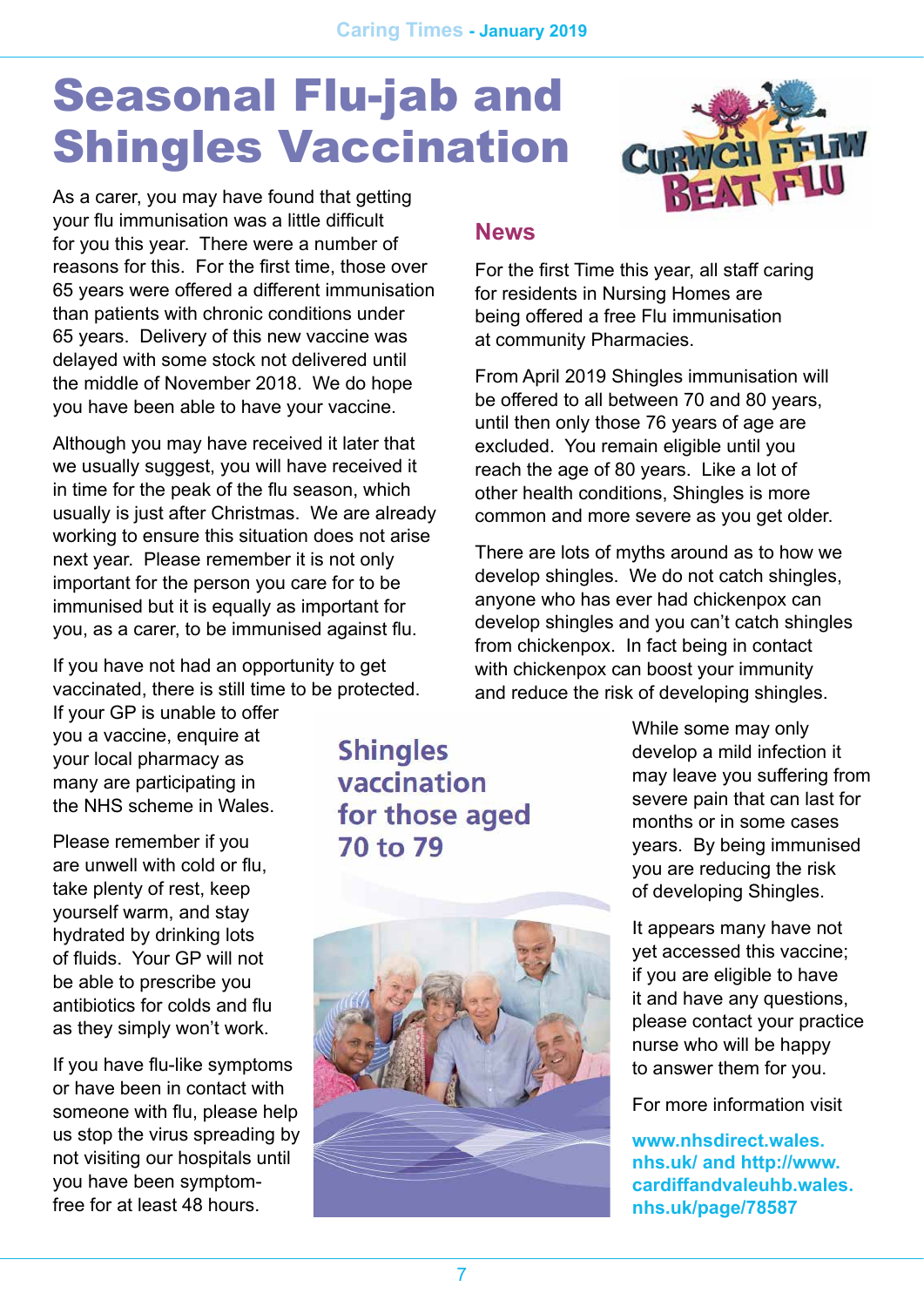# In the Spotlight: Forgotten Families

My name is Yasha Richards-Williams and I work for the Vale of Glamorgan Council as a Specialist Substance Misuse Lead Social Worker based at 'Newlands' in Barry.

On a Wednesday night in November 2018, I went along to 'Forgotten Families'. This is a peer support group open to anyone whom has been affected by another's alcohol or/and drug misuse.

Away from the cold and damp November evening, I found seven people sitting together (drinking tea along with plenty of biscuits and donuts) in a brightly lit and warm room in the Castlelands Community Centre (Barry). The group runs between 5 – 7pm every Wednesday. I stayed the full two hours and could have stayed longer.

I asked the group several questions about their 'varied roles' as relatives/carers;

#### **Tell us about yourselves?**

All the group had relatives who were 'abusing' alcohol and/or illegal drugs such as cannabis, cocaine, heroin etc. These were their sons, husbands and brothers. This 'shared experience' had brought them all together.

*"in this room (i.e. the group) they just get it… you don't need to explain… they just know as they going through it".*

How long have you all been carers?

The years varied from 5 to 30 years, no one could be exactly sure.

*"… they grow up and you do what's necessary like… it's gradual… I don't think I saw a definite start or see an end to it…."*

*"We're not carers like traditional carers. Are we carers at all? Not like 'normal carers who do so many hours of help disabled or older people."*

*"I don't think I am (a carer)… it's been thrusted on me and it's not regular like with carers… sometimes things are good and I'm not needed and sometimes it's not and I do a lot."*

*"I'm filling in for what's not out there … there's little help so if I didn't do it who would?"*

#### **What sort of issues do you have to cope with?**

*"The police phone me whenever he's in trouble…they always think I'm involved."*

*"When he's drunk he's a violent nasty drinker and gets into trouble and I end up right in there with him."*

*"He used to come to the house drunk, shout and break my windows."*

 *"You can't escape because it's in your own home.. it's embarrassing… all the neighbours know like…"*

*"…life had become such a blur of incidents and trauma…"*

 *"The police and other people judge like…. They feel that you should sort out the problem or are part of the problem."*

*"…they (Health services) waited until he was suicidal before stepping in…things have to be really bad and then people help."*

*"hospitals didn't want him…they put him and me at the back of the queue…."*

*"you feel left to sort it out and when you can't you feel guilty…"*

*What are the practical difficulties that you encounter?*

*"I was paying money to keep him out of prison and ironically he ended up being caught up in a police sweep and is now in prison anyway."*

*"… jewellery, money….they all went missing…"*

*"My partner calls this the 'favourite families' (not forgotten families) because we spend so much time focusing on the 'problem child' he seems to be the favourite one and everyone else is over shadowed."*

*"you end up giving them all the attention…"*

*"…felt like I had to protect my husband*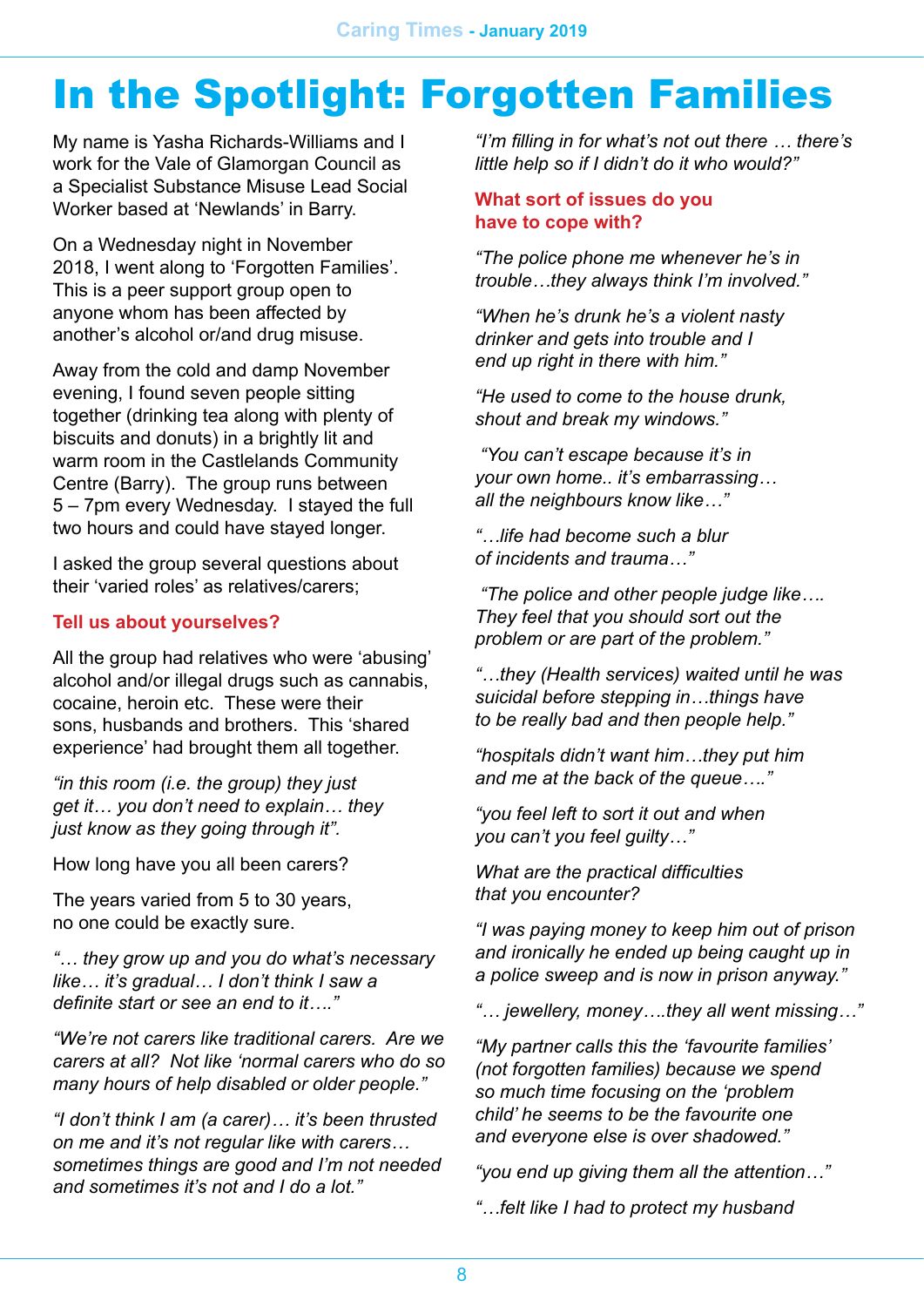*from what had been going on (with her son). I tried to cope on my own…I didn't want his (husband's) health to suffer.."*

*"I can't even watch the t.v. without my son making me feel bad… it's hard to escape."*

*"I feel guilty having a drink and I'm not even a heavy drinker… people see me drink and ask me why I drink??"*

#### **If you were Prime Minister for a day what policies/changes would you bring in?**

*"I would make sure families like ours would have more money to cope with all of this."*

*"Make things simpler and help there before things got to 'rock bottom' and everyone is cracking up…"*

*"Maybe look at how people get their money (benefits) so they don't get it all at once and binge on drugs or alcohol and then have no more money for a fortnight."*

*"Get mental health to help and not just blame on the drugs… they won't help my son and he's really unwell…"*

*"Maybe social places, not the pub, where people can go, hang out and not drink…"*

#### **What changes (if anything) need to be made in society to make your lives easier?**

*"Stigma… stop blaming people for 'addicts' behaviour…"*

*"We… I am held responsible for what my brother does…"*

*"Less judgement from professionals too."*

*"Public and professionals need to be educated more about addiction and how to*  *see a problem growing before it becomes too big… I didn't notice for maybe5 years…"*

*"Services need to join together…maybe one worker. Someone my son trusts to go through the process together with him…"*

#### **For those carers who are nervous about seeking help, what would you say to them?**

*"I found out accidentally (about the group)… last year when I was at my lowest.. I was looking for help for my son when someone offered me help! Anyway my number was passed onto Lisa (a founder of the group) and she rang me the next day… for the first few weeks it was awful… I just cried but it was great because I felt relaxed here…. there is very rarely a week when I don't walk out of group feeling hopeful."*

*"It took effort to come here but I need to speak to people who understand the same situations and they just get it."*

*"I also learnt (from getting support) that I was not to blame for my son's lifestyle… we couldn't see this before I don't know why"*

A huge thanks to all those involved in writing this article.

To find out more about 'Forgotten Families' contact Lisa Prowse; **07767 736718** or visit **[www.dewis.wales/ResourceDirectory/](http://www.dewis.wales/ResourceDirectory/ViewResource.aspx?id=1752) [ViewResource.aspx?id=1752](http://www.dewis.wales/ResourceDirectory/ViewResource.aspx?id=1752)**

If you are a 'carer'/relative and would like some training/information on any aspect of alcohol misuse and/or illicit drug use please contact myself (Yasha) at Newlands Drug and Alcohol Team on **01446 700943** or visit **[www.dewis.wales/ResourceDirectory/](http://www.dewis.wales/ResourceDirectory/ViewResource.aspx?id=1958) [ViewResource.aspx?id=1958](http://www.dewis.wales/ResourceDirectory/ViewResource.aspx?id=1958)**.

### Track the Act – Carers Survey

Carers wales have launched our Track the Act carers survey which aims to gather evidence from April 2018 to March 2019. The survey captures carers' day to day experience of their rights and support available through the Social Services and Wellbeing Act.

We would be grateful if as many carers as possible are able to complete this year's survey via this weblink

**[https://www.surveymonkey.](https://www.surveymonkey.co.uk/r/TrackTheAct1819W) [co.uk/r/TrackTheAct1819W](https://www.surveymonkey.co.uk/r/TrackTheAct1819W)**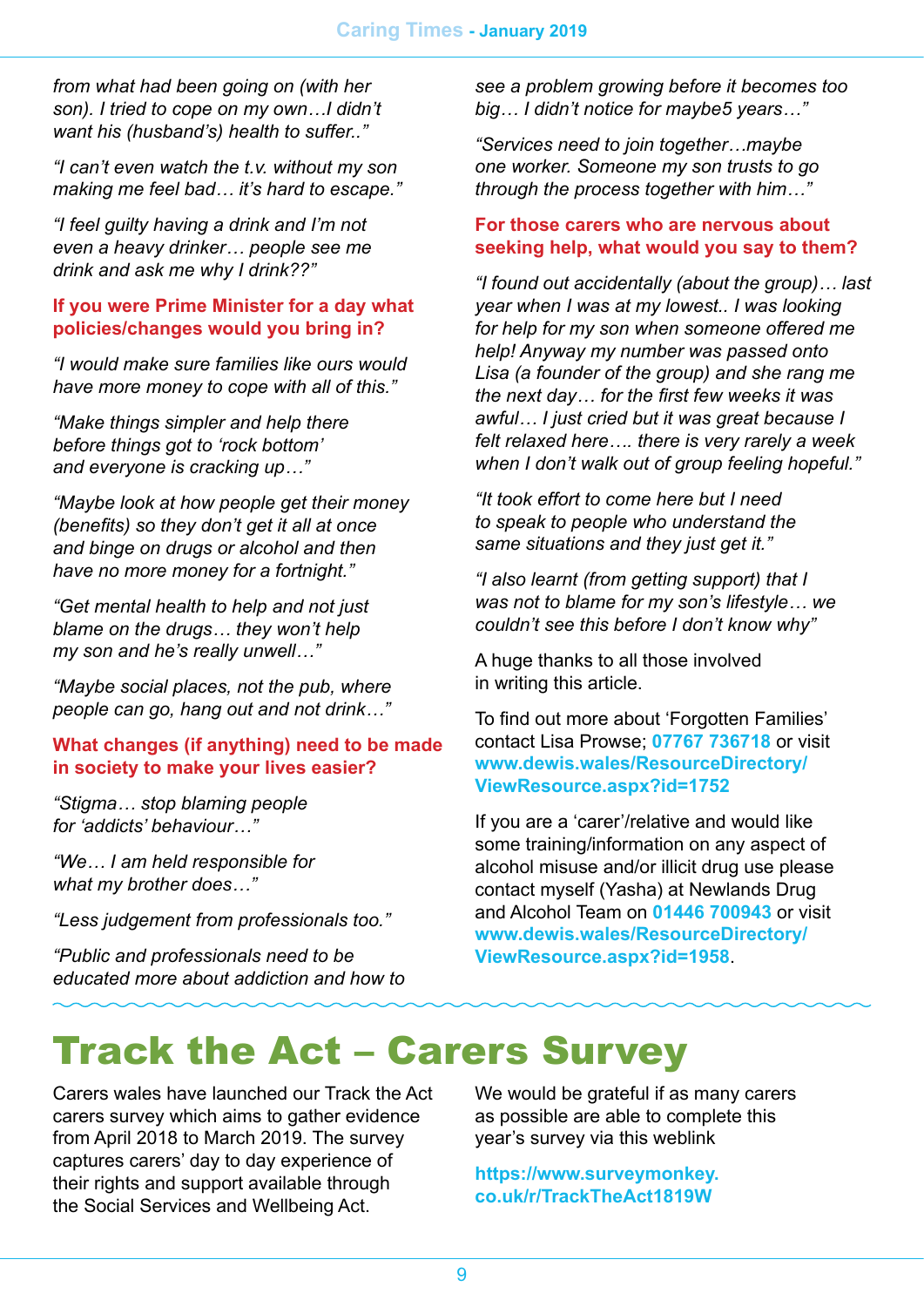### Physiotherapy Walking Aid Collection Service

**Bwrdd lechyd Prifysgol** Caerdydd a'r Fro Cardiff and Vale University Health Board

Residents of Cardiff and the Vale of Glamorgan are being asked to return walking aids that they are no longer using.

This UHB initiative aims to not only reduce waste, but save thousands of pounds of valuable healthcare money too.

After an injury or operation, people are often issued with a walking aid, such as a frame or pair of crutches, on loan to get them mobile again.

But what happens to them when they are no longer needed? Many are left in garages and attics to gather dust. If unneeded equipment was returned, it could be refurbished and reissued to someone else, saving money as well as reducing waste.

Currently the UHB issues over 10,000 walking aids a year. Of these, only one in three is returned, and one in four is refurbished and reissued to someone else, saving the Health Board nearly £20,000 per year.

Sue Rees, Deputy Head of Physiotherapy Services for UHB said, "We are asking people to return any walking frames, crutches and three or four wheeled walkers that they have been loaned from the hospital or from a community service.

"Working together with the public we can refurbish more equipment for reuse, and help reduce waste and save money.

"The money we save from refurbishing equipment and recycling goes directly back into patient care, which helps us deliver the best services possible.

"If everyone shared this message with their friends and family and we could pull together and make a real difference."

Please return any walking aids that are in good condition and have been loaned to you, when you no longer need them, to one of the following locations.

#### **University Hospital of Wales**

- Main reception Concourse
- Physiotherapy Department/Fracture Clinic or Emergency Unit

#### **University Hospital Llandough**

• CAVOC Reception / Physiotherapy Department

#### **Barry Hospital**

• Main Reception

If you require any further information please contact Rob Skellett on **02920 746933** or Jade Coleman on **02920 742643**.

For collections of more than one medical aid, please contact: Vale of Glamorgan, Cardiff South & West **02920 712555** Cardiff North & East **02920 873672** / **6**

If you wish to return a wheelchair please call the Artificial Limb and Appliance Service on **02920 313905**.

# Services for carers

Holy Cross Church in Cowbridge will be holding services on the second Thursday each month for anyone in the role of unpaid carer (adults). The service lasts about half an hour; all are welcome to attend as well as stay afterwards to chat over a cuppa and a piece of cake. The next service will be at Thursday 14 February 2019 at 2.00pm in the Lanquian Aisle at Holy Cross. For further information contact Reverend Victoria Ashley **[vicar@cowbridgeparish.com](mailto:vicar@cowbridgeparish.com) 01446 775381** or the Parish Administrator **[office@cowbridgeparish.com](mailto:office@cowbridgeparish.com) 01446 772302**

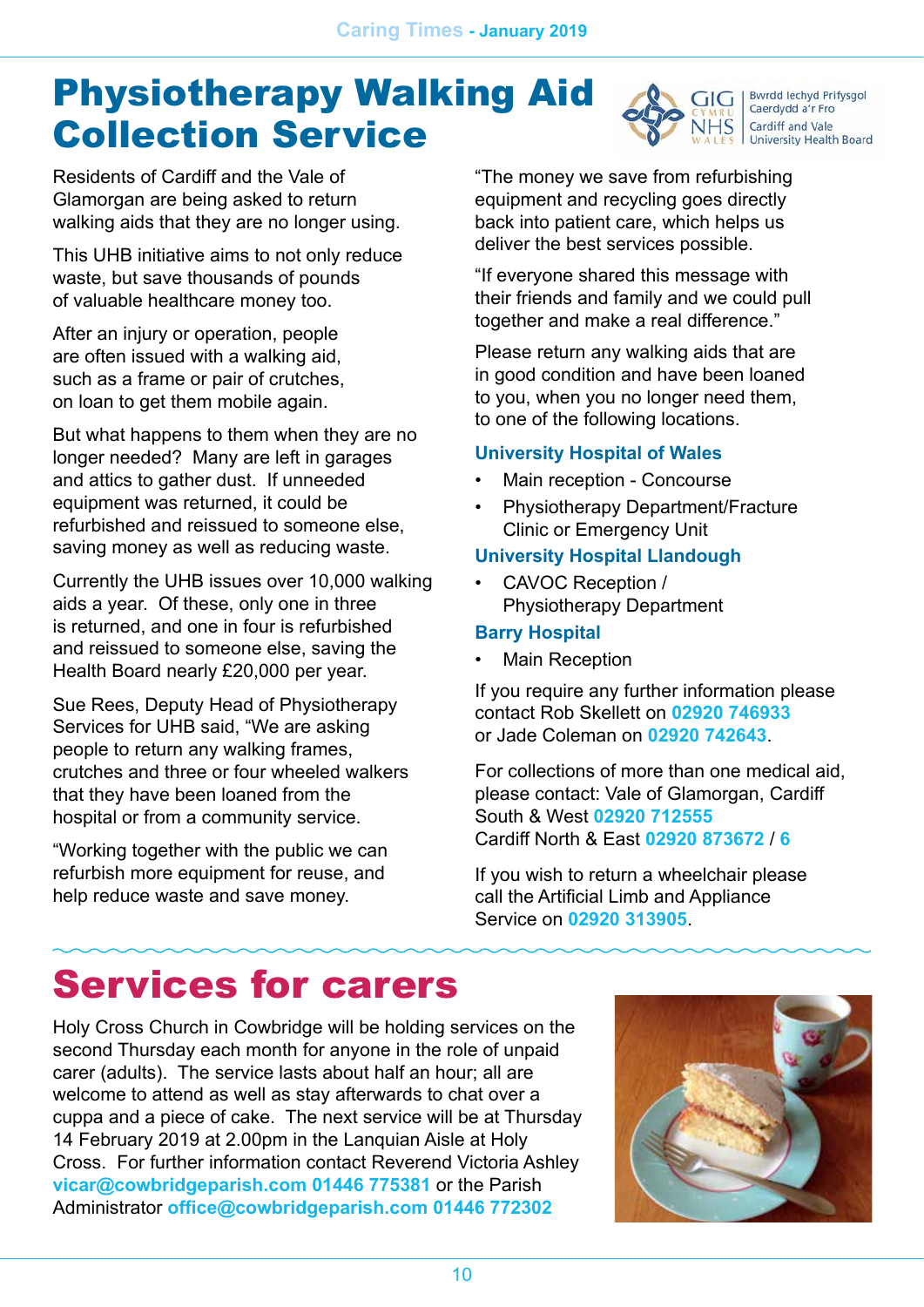### Carers Needed - Join Our Expert Panel of Carers!

The purpose of the panel is to ensure that the voices of carers are heard and for carers to be able influence, change and shape services that affect them.

The expert panel will be made up of carers from across Cardiff and the Vale with various caring experiences. They will be asked to advise:

- ❖ Us Carers Trust South East Wales
- ❖ The Local Authority
- ❖ Other 3rd sector organisations
- ❖ Private sector organisations

This could include providing opinion and feedback on matters such as:

- ❖ New legislation, policies and procedures
- ❖ Special services or opportunities carers require
- ❖ How carers would like to be supported

The views of the panel will be listened to, represented, valued and taken forward by Carers Trust South East Wales to help improve services for all carers across Cardiff and the Vale, as well as influencing change nationally.



Dates and locations of new carers' panel have been confirmed as:

#### **Thursday 31 January**

6:30pm – 8:30pm (includes light dinner from 6pm)

YMCA Barry, Court Rd, Barry, Vale of Glamorgan, CF63 4EE

#### **Thursday 28 February**

1:00pm – 3:00pm (light lunch available from 12pm)

Pedal Power, Pontcanna Caravan Park, Off Dogo Street, Cardiff, CF11 9JJ

#### **Thursday 28 March**

10:00am – 12:00pm (followed by light lunch)

YMCA Barry, Court Rd, Barry, Vale of Glamorgan, CF63 4EE

To find out more, contact Sian on **01495 769 996** or email **[engagement@ctsew.org.uk](mailto:engagement@ctsew.org.uk)**

#### **Caring Times is delighted to feature a carer who has allowed us to use a heartfelt poem they have written about their caring situation. Hannah Anning shares her thoughts about caring for her husband with dementia.**

#### **DEMENTIA**

When days are dark and nights are long I try very hard to be strong My lovely husband's gone from me I never thought that I would see Carers for David instead of me. Happy and contented we both were Please somebody invent a cure. Dementia is a curse from Hell For a cure, my soul I'd sell. Too many wards are full of pain People suffering with their brain. Loved ones crying, full of fear What is Dementia? It's not clear.

I've spoken from my heart and soul My husband's illness takes its toll I must visit everyday Just to see that he's okay An empty house, an empty bed I often wish that I were dead. But then I know, he needs my love So I just pray to God above That somewhere, somehow there's a cure With that thought, I can endure.

#### *H E Anning*